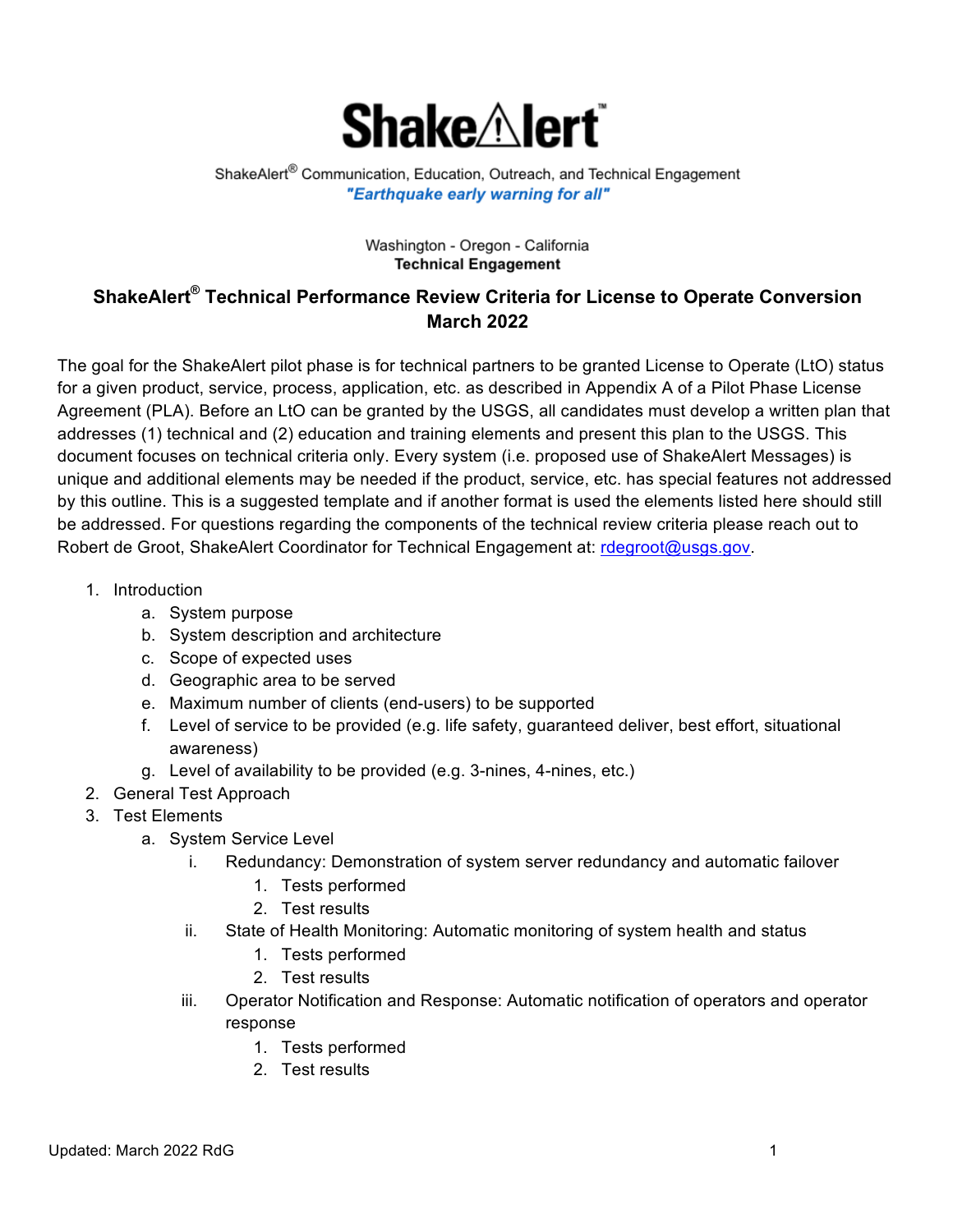- iv. Connection Management and Recovery: Server detection and recovery after loss of connection to the ShakeAlert Message (alert) Servers
	- 1. Tests performed
	- 2. Test results
- b. Change Management: Describe what tests are done when changes are made to your system
- c. Alert Thresholds: Demonstrate that USGS mandated magnitude and intensity thresholds for ShakeAlert-powered alert delivery are implemented in your system. See *ShakeAlert.org* for alert delivery threshold grid.
	- i. Tests performed
	- ii. Test results
- d. Alert Area Management: Demonstrate that alert delivery occurs only within USGS authorized areas and within your intended service area (as documented in your license agreement).
	- i. Tests performed
	- ii. Test results
- e. ShakeAlert Message Handling:
	- i. Stress Test: ShakeAlert Message updates may be published by USGS at a rate of up to two Messages per second. Demonstrate that your system can process the maximum expected Message volume.
		- 1. Tests performed
		- 2. Test results
	- ii. Alert Delivery Updates: Demonstrate that your system can handle delivery of alert updates to end-users. Note that updates may contain significant changes to important values like location, magnitude, and/or ground motion estimates.
		- 1. Tests performed
		- 2. Test results
	- iii. ShakeAlert Message Follow-Ups: Demonstrate that your system can handle follow-up Messages. (Especially, notice of a false ShakeAlert Message). See GitLab for more information.
		- 1. Tests performed
		- 2. Test results
	- iv. Discrepancies: If your system subscribes to multiple ShakeAlert Message (alert) Servers simultaneously, demonstrate that your system can handle differences in the Messages received.
		- 1. Tests performed
		- 2. Test results
- f. Latency and Performance Measurement
	- i. Measuring Latency: Describe how your system measures the time between receipt of a ShakeAlert Message when your system takes action or delivers an alert to end-users. (See Appendix B, ShakeAlert Performance Reporting)
		- 1. Tests performed
		- 2. Test results
	- ii. System Scalability (Volume): Demonstrate that your system can meet ShakeAlert System latency benchmarks when it reaches the maximum number of clients to be supported.
		- 1. Tests performed
		- 2. Test results